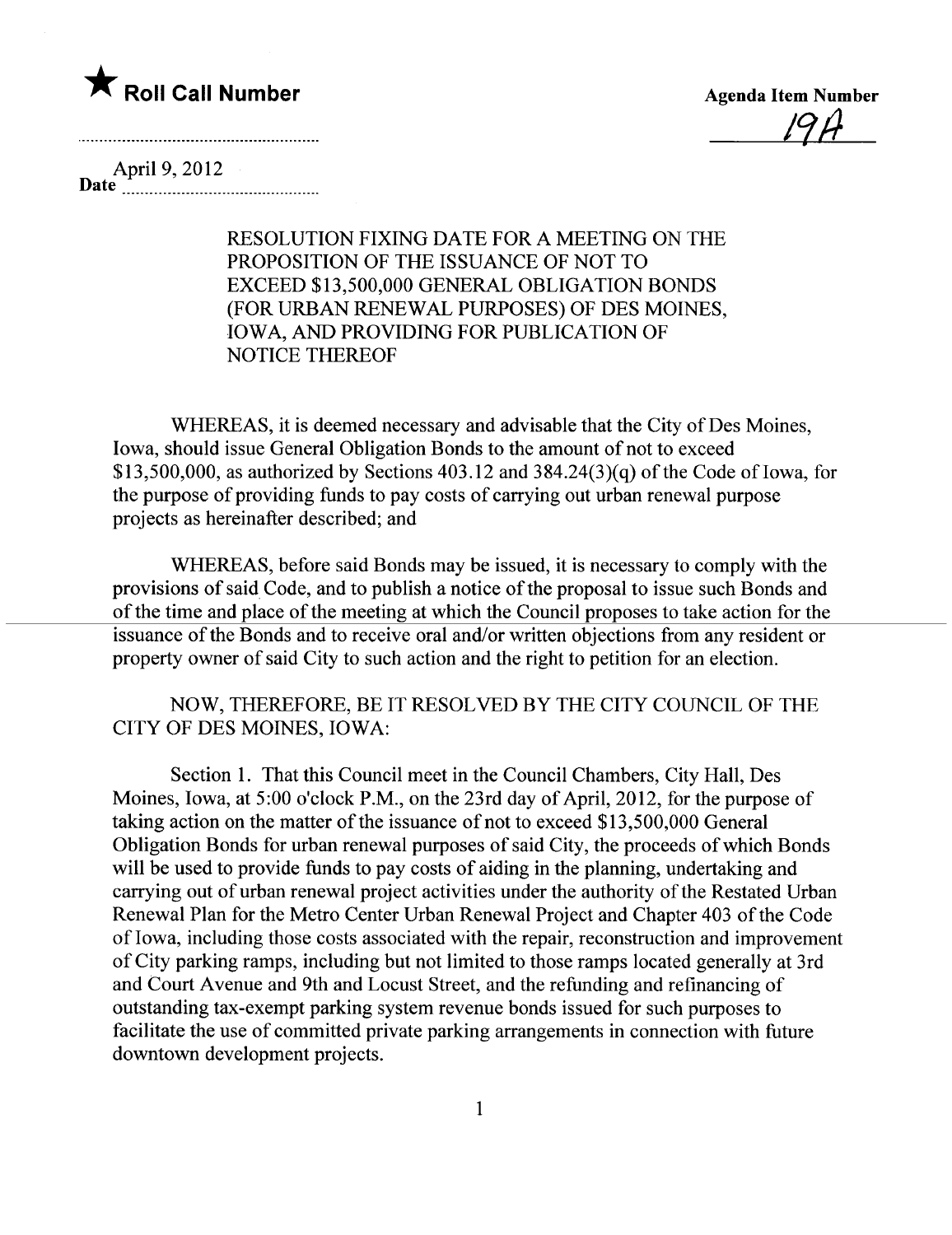## \* Roll Call Number Agenda Item Number

<u>IY H</u>

April 9, 2012 Date \_ \_ \_ \_ \_ \_ \_ \_ \_ \_ \_\_ \_ \_\_ \_ \_ \_\_\_ \_ \_\_\_\_\_\_ \_ \_ \_ \_ \_\_\_\_ \_ \_ \_ \_ \_ \_ \_\_.

 $\mathbf{r}$ 

Section 2. That the Clerk is hereby directed to cause at least one publication to be made of a notice of said meeting, in a legal newspaper, printed wholly in the English language, published at least once weekly, and having general circulation in said City, said publication to be not less than ten clear days before the date of said public meeting on the issuance of said Bonds.

Section 3. The notice of the proposed action to issue said Bonds shall be in substantially the following form: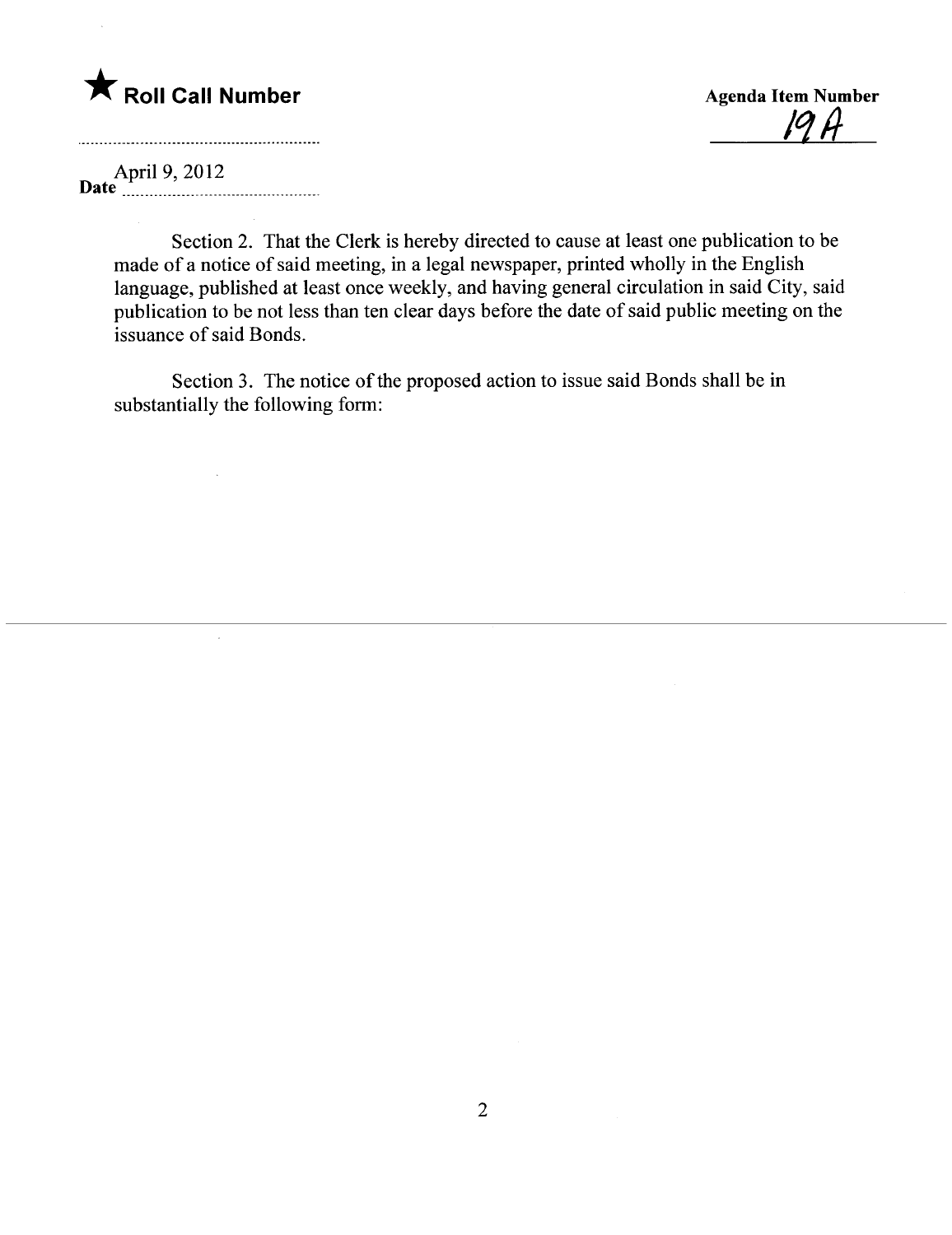

<u>| H</u>

April 9, 2012

Date  $\overline{\mathbf{L}}$ 

NOTICE OF MEETING OF THE COUNCIL OF THE CITY OF DES MOINES, IOWA, ON THE MATTER OF THE PROPOSED ISSUANCE OF NOT TO EXCEED \$13,500,000 GENERAL OBLIGATION BONDS (FOR URBAN RENEWAL PURPOSES) OF SAID CITY, AND THE HEARING ON THE ISSUANCE THEREOF

PUBLIC NOTICE is hereby given that the Council of the City of Des Moines, Iowa, will hold a public hearing on the 23rd day of April, 2012, at 5:00 o'clock P.M., in the Council Chambers, City Hall, Des Moines, Iowa, at which meeting the Council proposes to take additional action for the issuance of not to exceed \$13,500,000 General Obligation Bonds for urban renewal purposes of said City, pursuant to Sections 403.12 and  $384.24(3)(q)$  of the Code of Iowa, in order to provide funds to pay costs of aiding in the planning, undertaking and carrying out of urban renewal project activities under the authority of the Restated Urban Renewal Plan for the Metro Center Urban Renewal Project and Chapter 403 of the Code of Iowa, including those costs associated with the repair, reconstruction and improvement of City parking ramps, including but not limited to those ramps located generally at 3rd and Court Avenue and 9th and Locust Street, and the refunding and refinancing of outstanding tax-exempt parking system revenue bonds issued for such purposes to facilitate the use of committed private parking arrangements in connection with future downtown development projects.

At any time before the date of said meeting, a petition, asking that the question of issuing such Bonds be submitted to the legal voters of said City, may be fied with the Clerk of said City in the manner provided by Section 362.4 of the City Code of Iowa, pursuant to the provisions of Section  $384.24(3)(q)$  of the City Code of Iowa.

At the above meeting the Council shall receive oral or written objections from any resident or property owner of said City to the above action. After all objections have been received and considered, the Council will at this meeting or at any adjournment thereof, take additional action for the issuance of said Bonds or will abandon the proposal to issue said Bonds.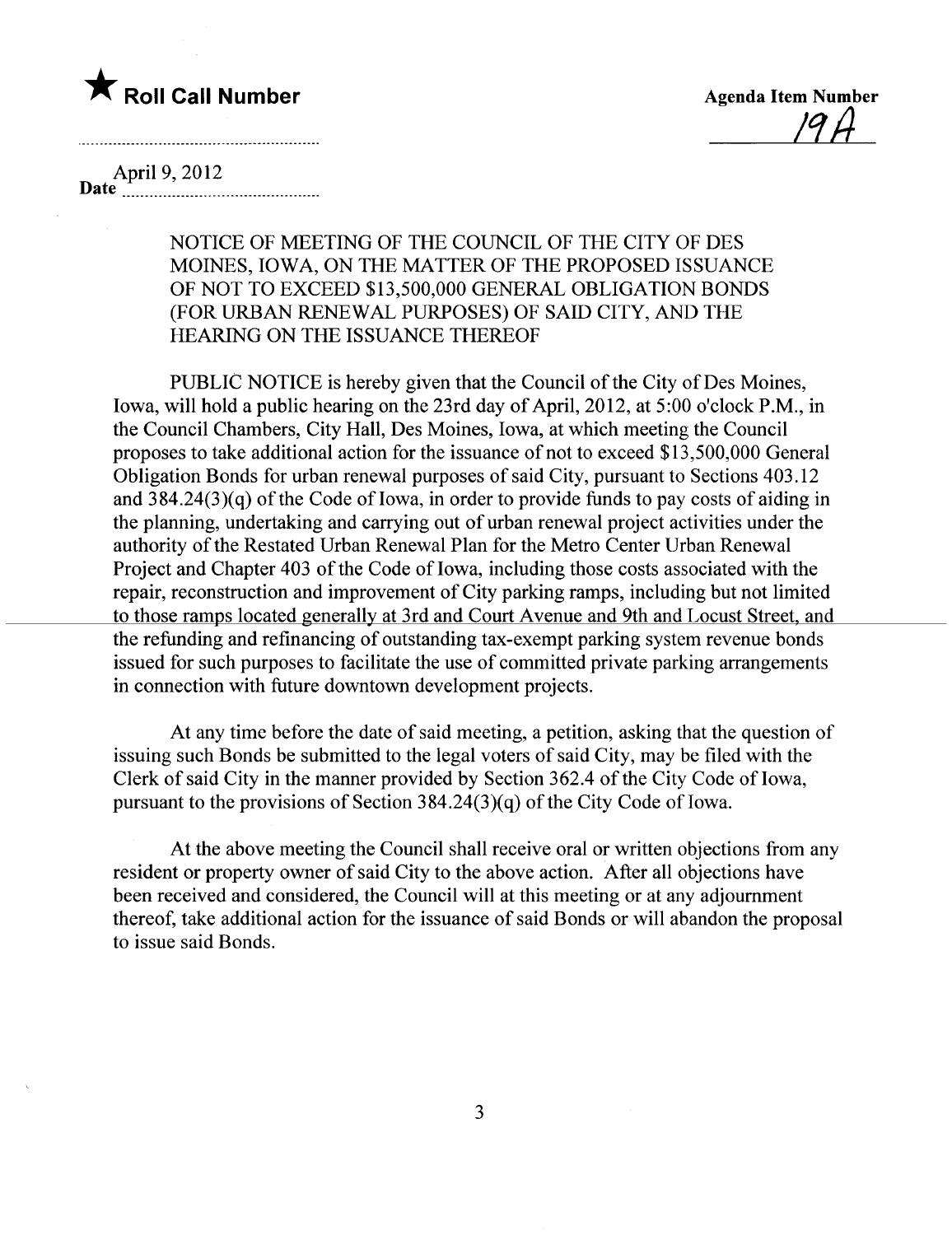

 $19H$ 

April 9, 2012 Date \_ \_ \_\_ \_ \_ \_ \_ \_ \_ \_ \_ \_ \_ \_ \_ \_ \_ \_\_\_ \_ \_ \_ \_ \_ \_ \_ \_ \_ \_ \_ \_ \_ \_ \_ \_ \_ \_ \_ \_ \_ \_\_

This notice is given by order of the Council of Des Moines, Iowa, as provided by Section 403.12 of the Code of Iowa.

Dated this  $\frac{day \text{ of } (x,y) \text{ of } (x,y) \text{ of } (x,y) \text{ of } (x,y) \text{ of } (x,y)$ 

City Clerk of Des Moines, Iowa

 $\sim 10^7$ 

 $\frac{1}{2}$ 

Published in The Des Moines Register on  $\frac{2012}{201}$ 

(End of Notice)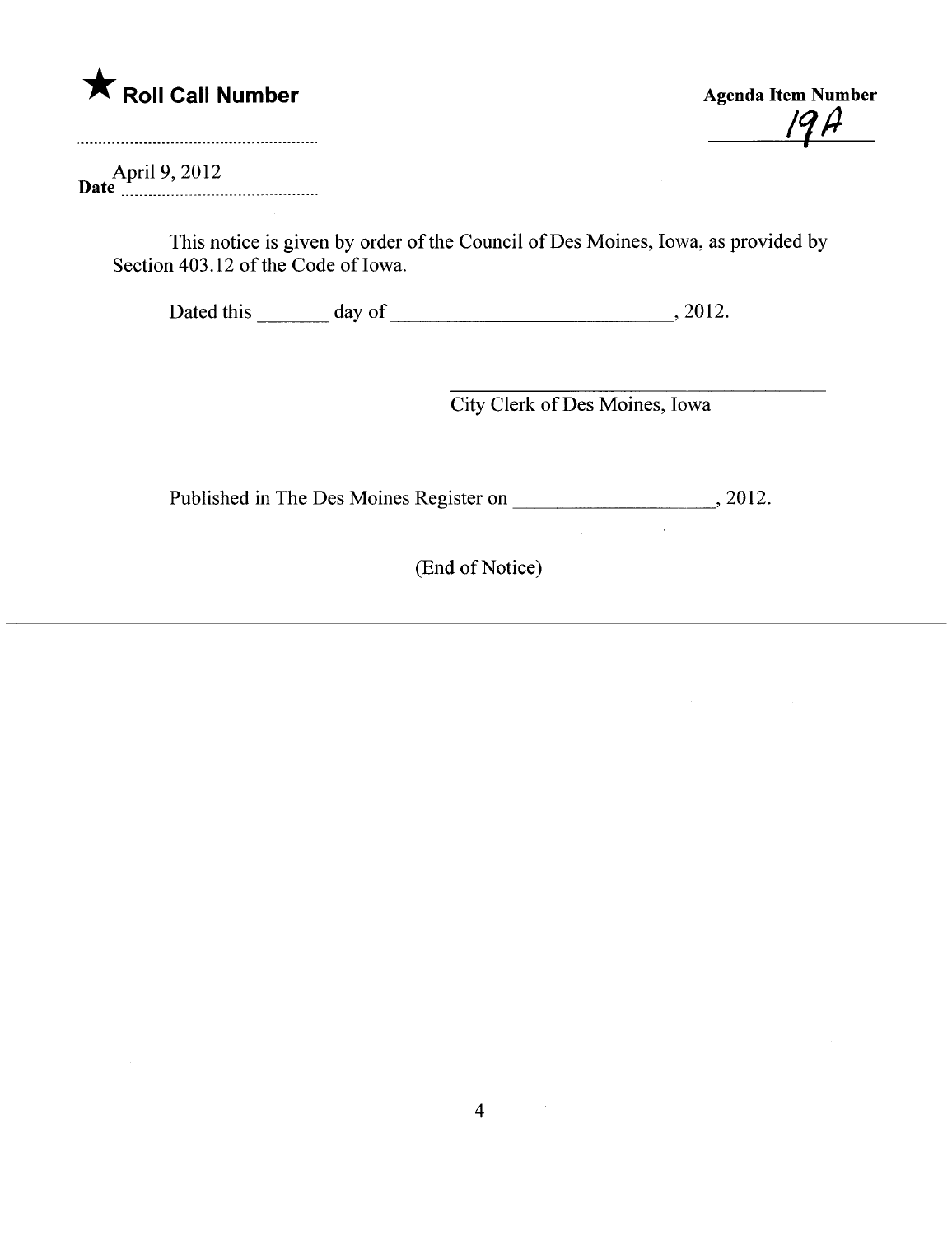

Date<sup>April 9, 2012</sup>



Moved by: to adopt.

FORM APPROVED:

Deputy City Attorney

00851573-1 \10387-240

| <b>COUNCIL ACTION</b> | <b>YEAS</b> | <b>NAYS</b> | <b>PASS</b> | <b>ABSENT</b>   | <b>CERTIFICATE</b>                                                                                                                                                                                                                                                                                                         |
|-----------------------|-------------|-------------|-------------|-----------------|----------------------------------------------------------------------------------------------------------------------------------------------------------------------------------------------------------------------------------------------------------------------------------------------------------------------------|
| <b>COWNIE</b>         |             |             |             |                 | I, DIANE RAUH, City Clerk of said City hereby<br>certify that at a meeting of the City Council of<br>said City of Des Moines, held on the above date,<br>among other proceedings the above was adopted.<br>IN WITNESS WHEREOF, I have hereunto set my<br>hand and affixed my seal the day and year first<br>above written. |
| <b>COLEMAN</b>        |             |             |             |                 |                                                                                                                                                                                                                                                                                                                            |
| <b>GRIESS</b>         |             |             |             |                 |                                                                                                                                                                                                                                                                                                                            |
| <b>HENSLEY</b>        |             |             |             |                 |                                                                                                                                                                                                                                                                                                                            |
| <b>MAHAFFEY</b>       |             |             |             |                 |                                                                                                                                                                                                                                                                                                                            |
| <b>MEYER</b>          |             |             |             |                 |                                                                                                                                                                                                                                                                                                                            |
| <b>MOORE</b>          |             |             |             |                 |                                                                                                                                                                                                                                                                                                                            |
| <b>TOTAL</b>          |             |             |             |                 |                                                                                                                                                                                                                                                                                                                            |
| <b>MOTION CARRIED</b> |             |             |             | <b>APPROVED</b> |                                                                                                                                                                                                                                                                                                                            |
|                       |             |             |             |                 |                                                                                                                                                                                                                                                                                                                            |
|                       |             |             |             |                 |                                                                                                                                                                                                                                                                                                                            |
|                       |             |             |             | Mavor           | City Clerk                                                                                                                                                                                                                                                                                                                 |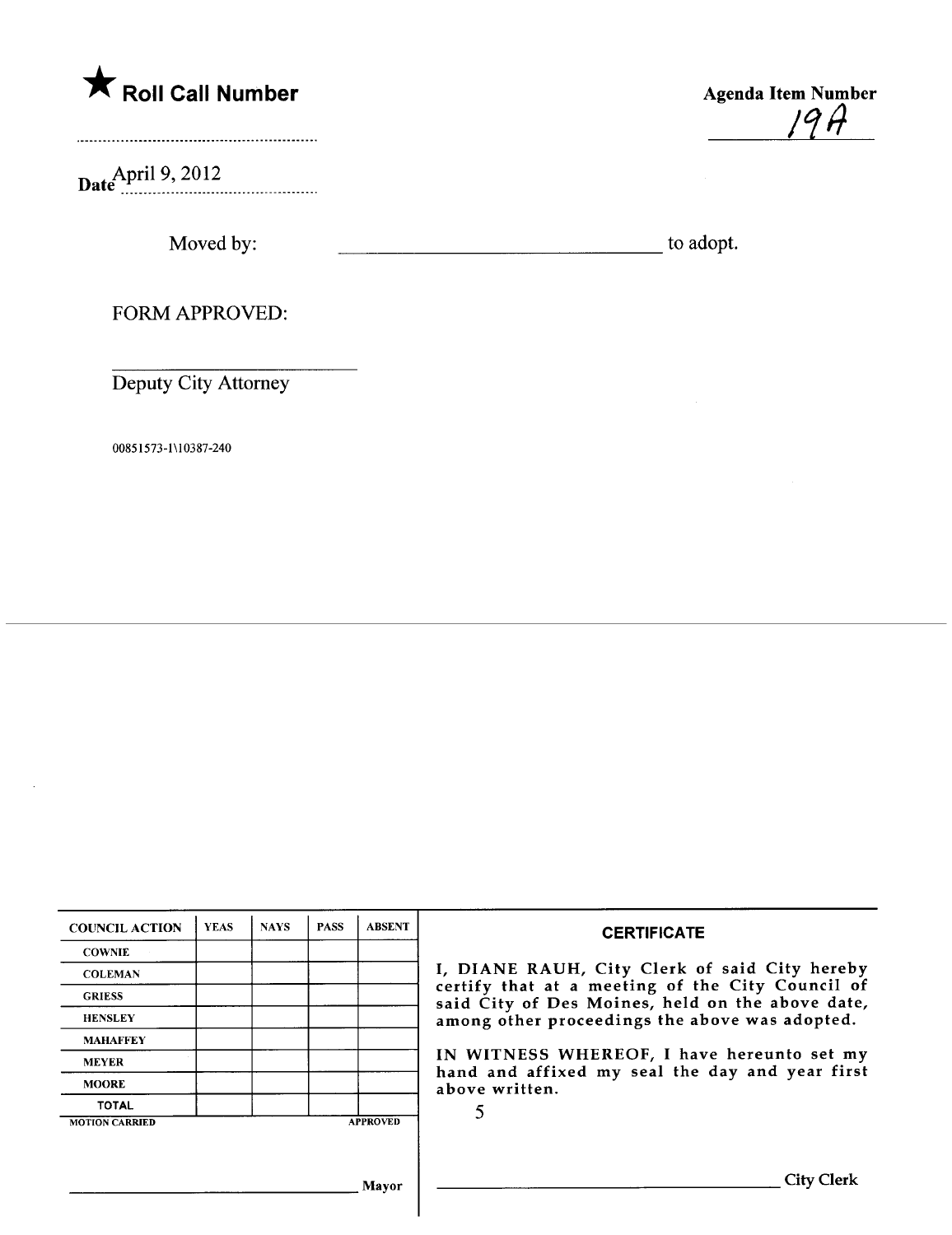$19/$ 

## AHLERS & COONEY, P.C.

ATTORNEYS AT LAW 100 COURT AVENUE . SUITE 600 DES MOINES, IOWA 50309-2231 PHONE 515-243-7611 FAX: 515-243-2149 WW.AHLERSLAW.COM

WILLIAM J. NOTH WNOTH@AHLERSLAW.COM

Direct Dial: (515)246-0332

March 19,2012

Mr. Scott Sanders Finance Director/Treasurer City of Des Moines 400 Robert D. Ray Drive Des Moines, Iowa 50309

> RE: Not to exceed \$13,500,000 General Obligation Bonds (Urban Renewal Purposes)

Dear Mr. Sanders:

With this letter I am enclosing a copy of a suggested Roll Call to be acted upon by the Council in fixing the date of a meeting on the proposition to issue the above mentioned Bonds and ordering publication of a notice of hearing (including right to petition for an election) consistent with the provisions of Code Sections 403.12 and 384.24(3)(q).

Notice of the meeting must be published at least once in a legal newspaper, printed wholly in the English language, published at least once weekly, and having general circulation in the City. The date of publication is to be not less than ten clear days before the date of said public meeting on the issuance of said Bonds. In computing time, the date of publication should be excluded. If the last day falls on Sunday, the whole of the following Monday should be excluded.

As always, we would appreciate having a certified copy of the enclosed Roll Call returned to us following the Council's action for our transcript of the action taken, as well as a copy of the publisher's affidavit with respect to the publication of the notice once it becomes available.